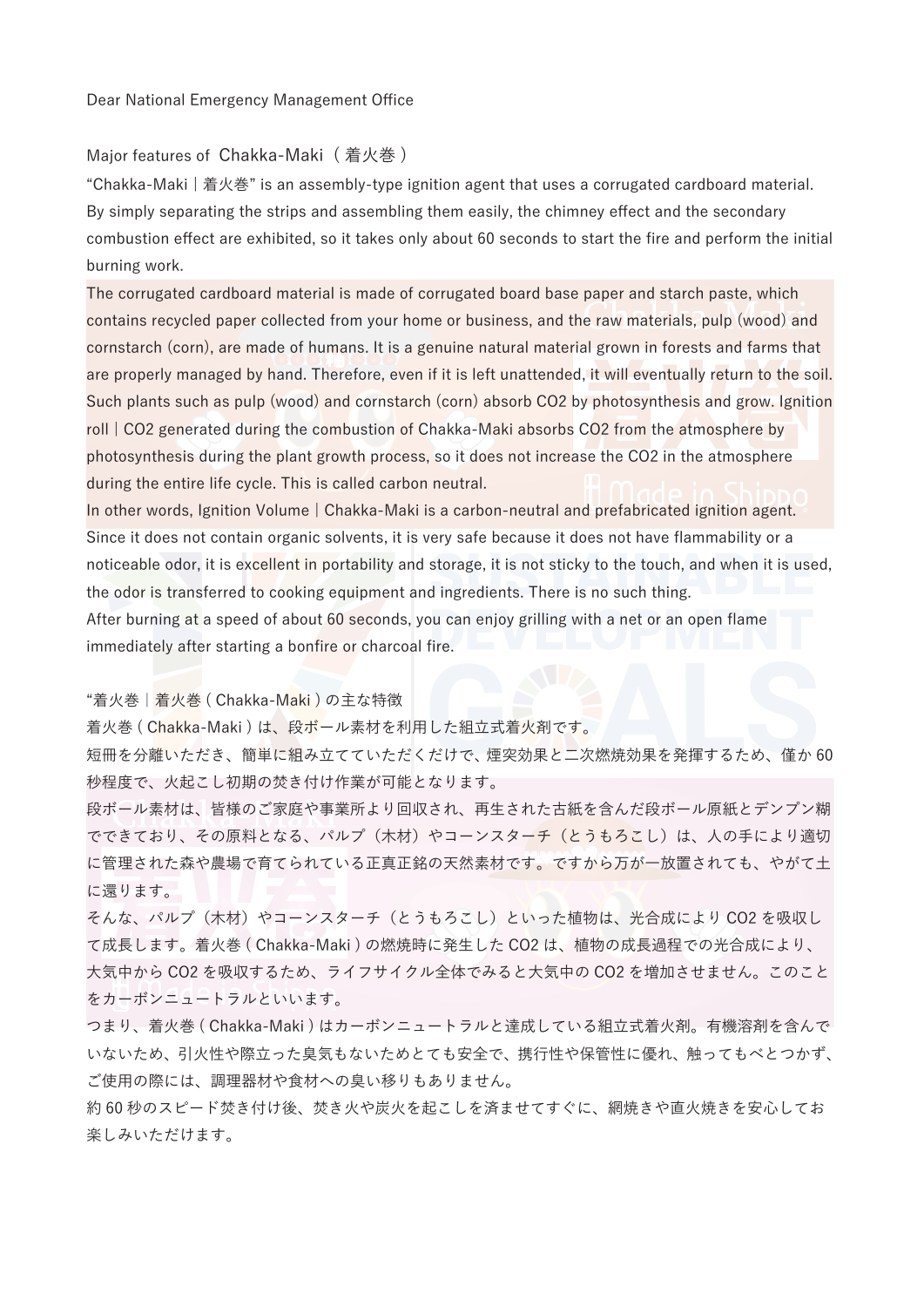Assembly method of Chakka-Maki (着火巻) (着火巻 ( Chakka-Maki ) の組立方法)

1.Strip separation ( 短冊分離 ) Fold it with "Pakking!" At the perforation, fold it back with "Pakking!", And cut out the strip. ( ミシン⽬を境界に「パキン!」と折り、「パキン!」と折り返し、 短冊を切り取ります。)

2.Rasenmaki ( 螺旋巻 ) Fold it using the notch as a mark and wrap it. Make a notch and tighten the notch to complete the Rasenmaki. (切り欠きを目印として折り込み、クルクル巻きます。切り込みを 入れ、切り欠きを留め、螺旋巻の完成となります。)

3.Nichirinmaki ( ⽇輪巻 )

Open the spiral, make a notch, tighten the notch to make a double ring, and the "Nichirinmakil"is completed.If you use the notch, you can also fix it without processing. \* You can also use the notches on both ends of the strip to fix it without processing.

(二重の輪になるように、螺旋巻を開き、切り込みを入れ、切り欠 きを留め、「日輪巻」の完成となります。 ※短冊の両端の切り欠き を利用して、無加工で固定することもできます。)

An example from an Instagram video ( Instagram 動画による実例 )









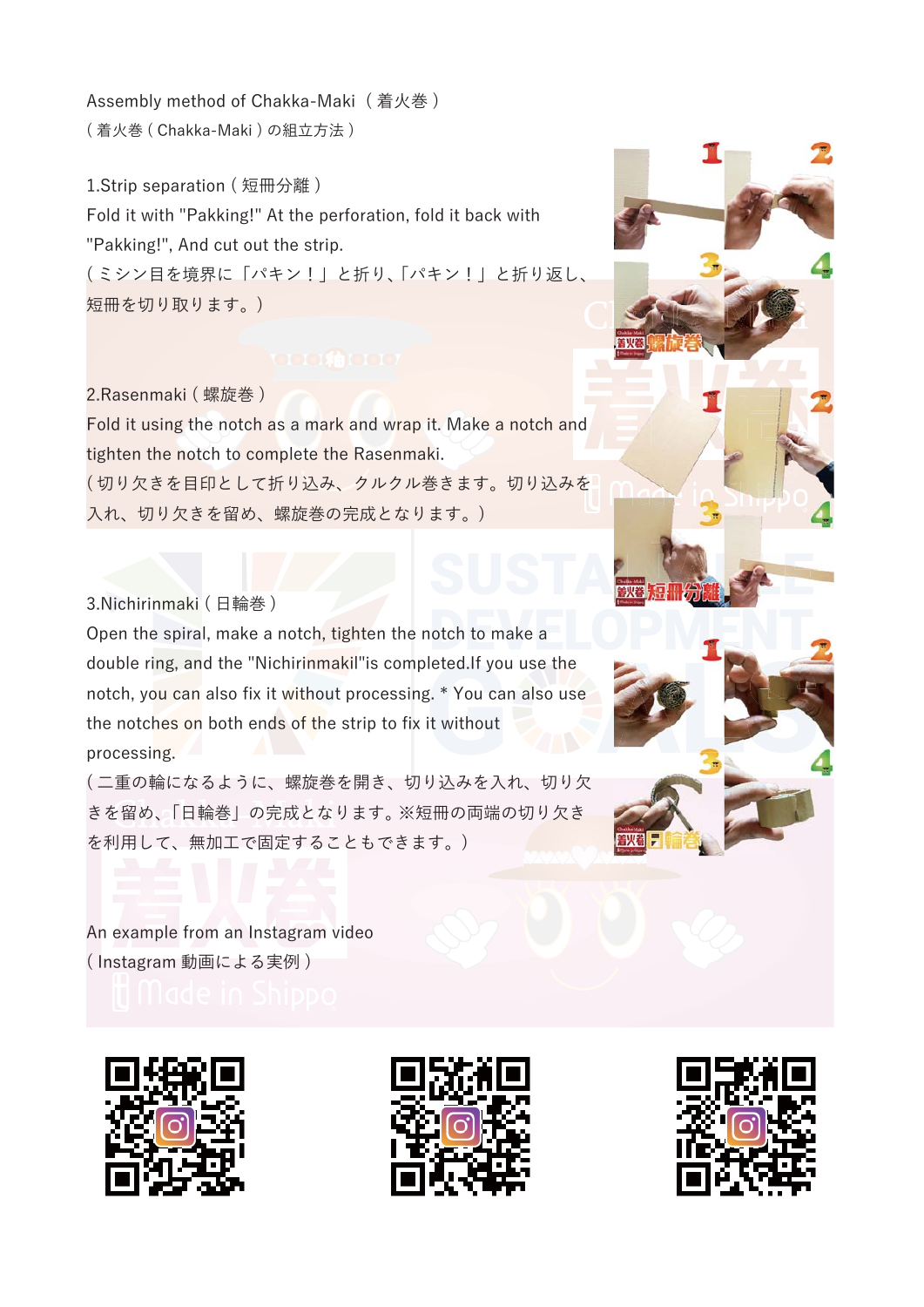Main burning methods by " Chakka-Maki (着火巻)" (着火巻 ( Chakka-Maki ) による焚き付け方法)

# 1.Girder Style( 井桁型 )

Place tissue paper or unraveled linen string under the "Nichirinmaki", assemble the girder with firewood, and ignite from the center with a match or lighter. Initial combustion is completed in about 60 seconds after ignition.

(「日輪巻」の下にティッシュペーパーまたは解きほぐされた麻の ひもを置き、薪で桁を組み立て、マッチまたはライターで中央か ら点火します。 初期燃焼は着火後約 60 秒で完了します。)

## 2.Cylinder Style ( 円筒型 )

Place tissue paper or untied hemp cord under the "Nichirinmaki", place firewood around the "Nichirinmaki" and ignite from the center with a match or lighter. Initial combustion is completed in about 60 seconds after ignition. (「日輪巻」の下にティッシュペーパーまたは解いた麻紐を置き、

「日輪巻」の周りに薪を置き、マッチまたはライターで中央から点 火します。 着火後約 60 秒で初期燃焼が完了します。)





### 3.Emergency (珈琲缶)

In an emergency such as an evacuation life, after hollowing out the top lid of the coffee can, you can make holes on the bottom and sides with an awl and a hammer, make a special stove, and ignite with a "Rasenmaki".

( 避難⽣活などの緊急時には、コーヒー⽸の上蓋をくり抜いた後、 千枚通しとハンマーで底面と側面に穴を開け、専用ストーブを作 り、「螺旋巻」で点火することができます。)